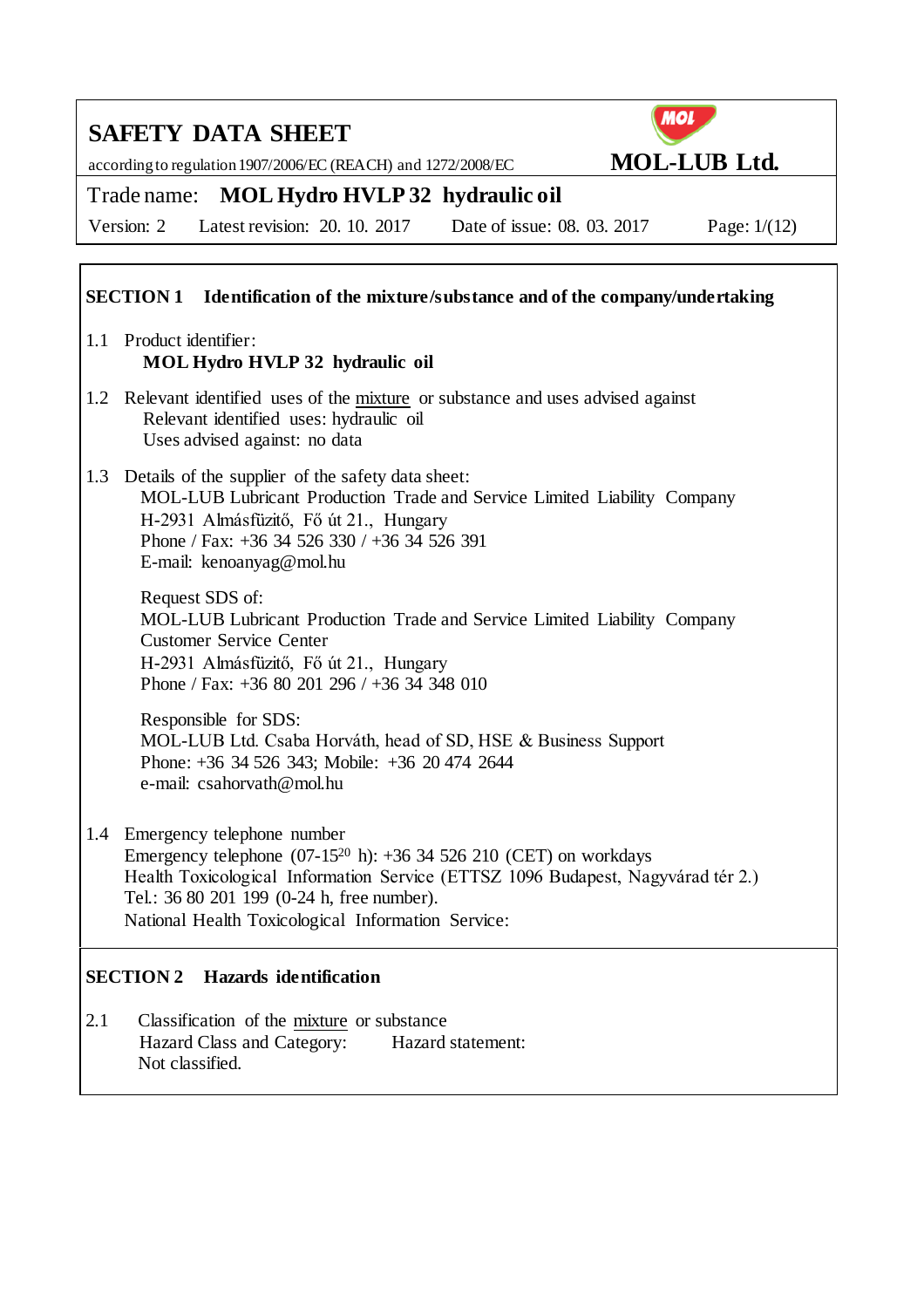|     | <b>MOL</b><br><b>SAFETY DATA SHEET</b>                                                                                                   |  |  |  |  |
|-----|------------------------------------------------------------------------------------------------------------------------------------------|--|--|--|--|
|     | <b>MOL-LUB Ltd.</b><br>according to regulation 1907/2006/EC (REACH) and 1272/2008/EC                                                     |  |  |  |  |
|     | Trade name: MOL Hydro HVLP 32 hydraulic oil                                                                                              |  |  |  |  |
|     | Latest revision: 20. 10. 2017<br>Date of issue: 08, 03, 2017<br>Version: 2<br>Page: $2/(12)$                                             |  |  |  |  |
|     |                                                                                                                                          |  |  |  |  |
| 2.2 | Label elements                                                                                                                           |  |  |  |  |
|     | Product identification:<br>Trade name: MOL Hydro HVLP 32 hydraulic oil                                                                   |  |  |  |  |
|     | Hazardous components:                                                                                                                    |  |  |  |  |
|     | <b>GHS</b> Pictogram:<br>not required<br>Signal word:<br>not required                                                                    |  |  |  |  |
|     | Hazard statement:<br>not required                                                                                                        |  |  |  |  |
|     | Supplemental hazard information: -                                                                                                       |  |  |  |  |
|     | Precautionary statements – General: -                                                                                                    |  |  |  |  |
|     | Precautionary statements – Prevention:<br>P <sub>273</sub><br>Avoid release to the environment.                                          |  |  |  |  |
|     | Precautionary statements – Response: -                                                                                                   |  |  |  |  |
|     | Precautionary statements – Storage: -                                                                                                    |  |  |  |  |
|     | Precautionary statements – Disposal:<br><b>P501</b><br>Dispose of<br>contents/container in accordance<br>national<br>with<br>regulation. |  |  |  |  |
|     | Other liabilities for labelling:<br>Tactile warning of danger:<br>Not required.<br>Transport classification: see section 14.             |  |  |  |  |
| 2.3 | Other hazards<br>The product does not contain any PBT or vPvB substance according to annex XIII of<br>regulation (EC) 1907/2006.         |  |  |  |  |
|     | <b>SECTION 3</b><br><b>Composition/information on ingredients</b>                                                                        |  |  |  |  |
| 3.2 | <b>Mixtures</b><br>Chemical description:<br>Mixture of refined mineral base oils containing additives.                                   |  |  |  |  |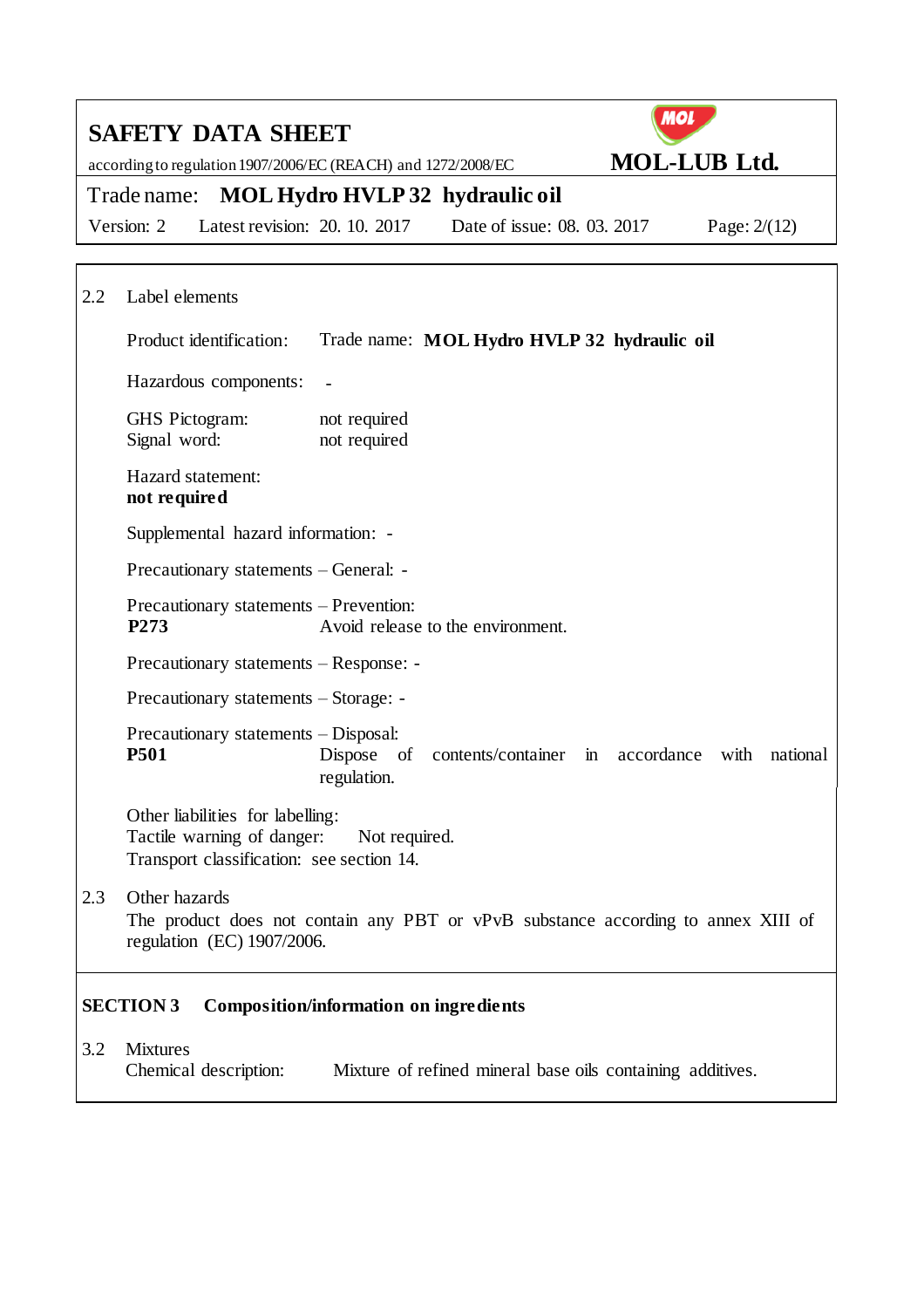according to regulation 1907/2006/EC (REACH) and 1272/2008/EC **MOL-LUB Ltd.** 



## Trade name: **MOL Hydro HVLP 32 hydraulic oil**

Version: 2 Latest revision: 20. 10. 2017 Date of issue: 08. 03. 2017 Page: 3/(12)

Component(s) / Hazardous component(s):

| Name                      | EU              | <b>CAS</b>       | Hazard classes and | Hazard     | Conc.                 |
|---------------------------|-----------------|------------------|--------------------|------------|-----------------------|
|                           | number          | number           | cat.               | statements | $\%$ (m/m)            |
| Lubricating oils          | 309-877-7       | 101316-72-7      | Asp.Tox.1          | H304       | max. 55               |
| (petroleum), $C24-C50*$   |                 |                  | (Note L)           |            |                       |
| REACH Registr. Nr.:       |                 |                  |                    |            |                       |
| 01-2119489969-06          |                 |                  |                    |            |                       |
| Lubricating oils          | $305 - 594 - 8$ | 94733-15-0       |                    |            | max. 55               |
| (petroleum), $C18-40*$    |                 |                  | (Note L)           |            |                       |
| REACH Registr.Nr.:        |                 |                  |                    |            |                       |
| 01-2119486987-11          |                 |                  |                    |            |                       |
| Lubricating oils          | $305 - 594 - 8$ | $94733 - 15 - 0$ | Asp. Tox. 1        | H304       | max. 40               |
| (petroleum), $C18-40*$    |                 |                  | (Note L)           |            |                       |
| REACH Registr.Nr.:        |                 |                  |                    |            |                       |
| 01-2119486987-11          |                 |                  |                    |            |                       |
| Zinc alkyl                | 272-028-3       | 68649-42-3       | Eye Dam. 1         | H318       | max. $0.\overline{4}$ |
| dithiophospate            |                 |                  | Aquatic Chronic. 2 | H411       |                       |
| <b>REACH Registr.Nr.:</b> |                 |                  |                    |            |                       |
| 01-2119493635-27          |                 |                  |                    |            |                       |
| Alkyl phenol              | 204-884-0       | 128-39-2         | Skin Ittir. 2      | H315       | max. 0.15             |
| REACH Registr.Nr.:        |                 |                  | Aquatic Chronic 1  | H410       |                       |
| 01-2119490822-33          |                 |                  |                    |            |                       |

\*: with exposure limit

The full text of each relevant H- phrase and Hazard classes and cat. see in Section 16.

### **SECTION 4 First aid measures**

4.1 Description of first aid measures

General information: Never give anything by mouth to an unconscious person, or never induce vomiting.

- Inhalation: Remove the affected person to fresh air. If rapid recovery does not occur, obtain medical attention.
- Skin contact: Remove contaminated clothing. Wash skin with large amounts of water, use soap. In case of persistent irritation, get medical attention.
- Eye contact: Flush eyes with plenty of water for 10-15 minutes. In case of persistent irritation, get medical attention.
- Ingestion: If swallowed, give water. D**o not** induce vomiting. Get medical attention.

Protection of first-aid person: No individual specifications.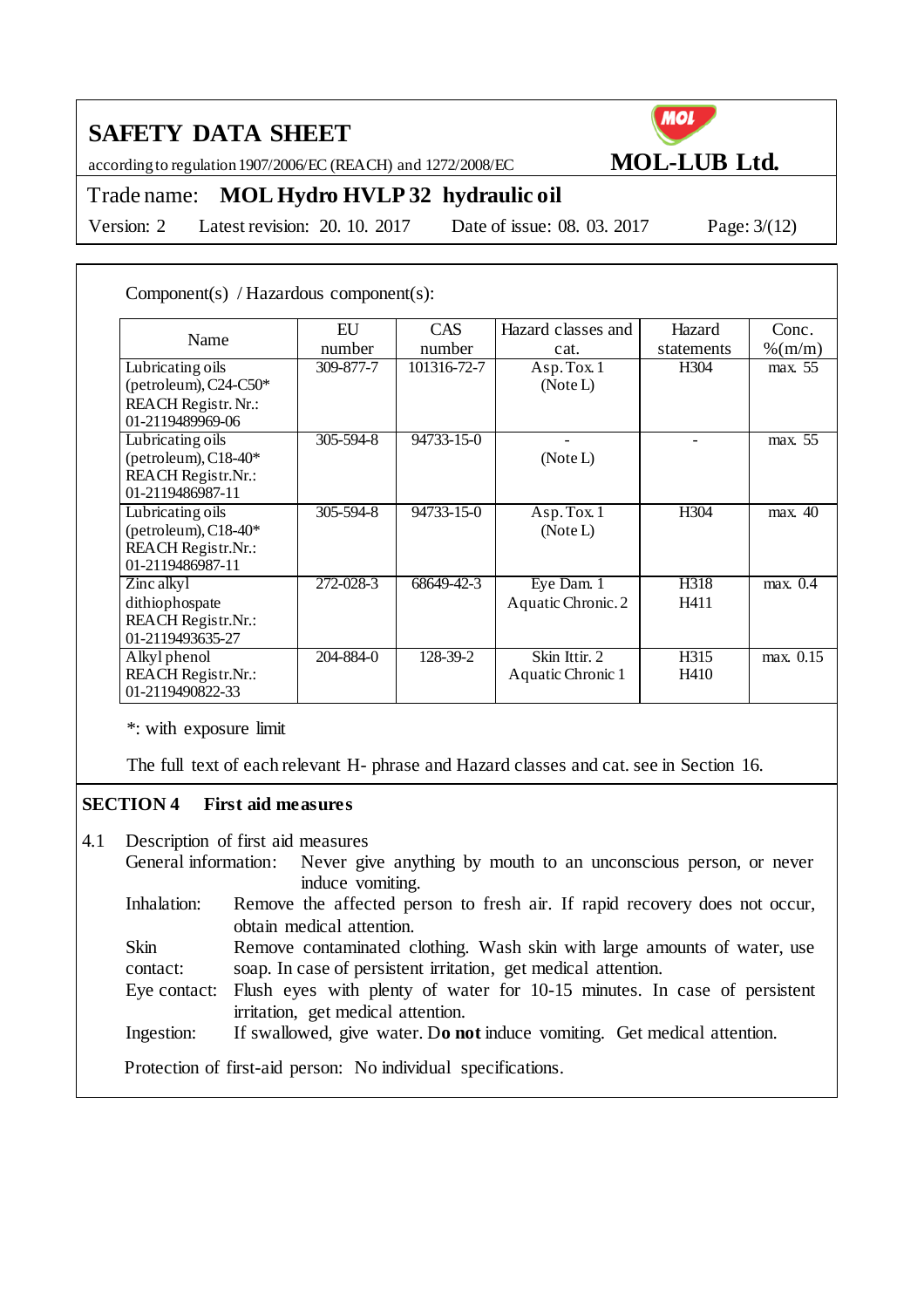according to regulation 1907/2006/EC (REACH) and 1272/2008/EC **MOL-LUB Ltd.** 



### Trade name: **MOL Hydro HVLP 32 hydraulic oil**

Version: 2 Latest revision: 20. 10. 2017 Date of issue: 08. 03. 2017 Page: 4/(12)

4.2 Most important symptoms and effects, both acute and delayed Prolonged and/or repeated contact may cause irritation on skin or in eyes depending on individual sensitivity.

4.3 Indication of any immediate medical attention and special treatment need Not required.

### **SECTION 5 Fire-fighting measures**

Fire hazards: Combustible.

5.1 Extinguishing media Suitable extinguishing media: Foam, carbon dioxide, dry chemical powder.

> Unsuitable extinguishing media: Water jet.

5.2 Special hazards arising from the mixture or substance Hazardous combustion products: On burning, carbon dioxide, carbon monoxide, sulphur oxides, phosphor oxides, various hydrocarbons and soot can be formed.

### 5.3 Advice for fire-fighters

Special protective equipment:

According to the existing fire-fighting regulations. Respiratory protection.

Further information:

Collect contaminated fire fighting water separately. It must not enter the sewage system. Contaminated extinguishing water must be disposed of in accordance with official regulations.

### **SECTION 6 Accidental release measures**

- 6.1 Personal precautions, protective equipment and emergency procedures Personal precautions: see Section 8.
- 6.2 Environmental precautions:

Confine spills to prevent material from entering sewers, watercourses, drains and into soil Notify relevant authority.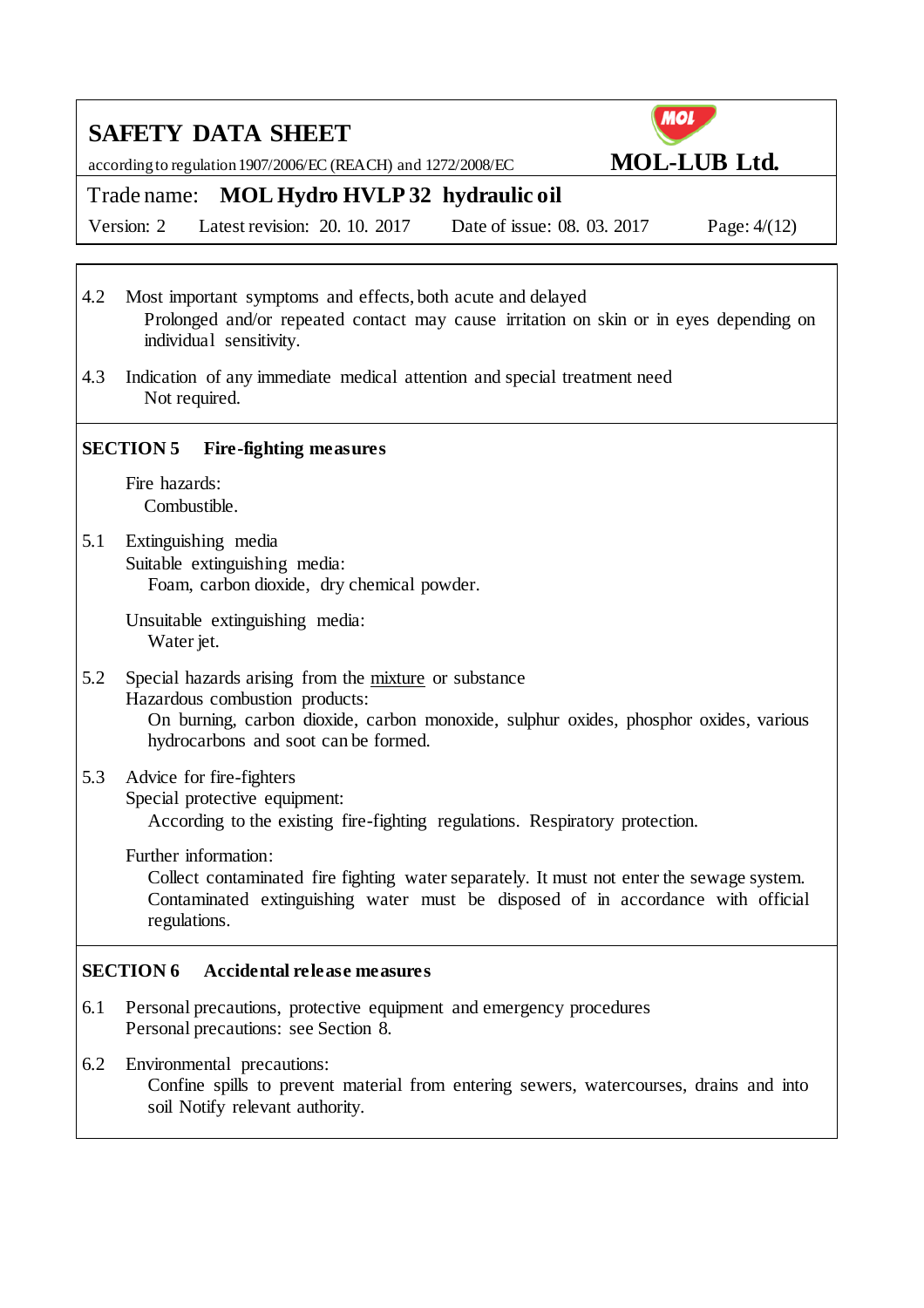|                                                                    | <b>SAFETY DATA SHEET</b>                                                                                                                                                                                                                                                                                                                                                                                                                                                                                                            | <b>MOL</b>          |  |
|--------------------------------------------------------------------|-------------------------------------------------------------------------------------------------------------------------------------------------------------------------------------------------------------------------------------------------------------------------------------------------------------------------------------------------------------------------------------------------------------------------------------------------------------------------------------------------------------------------------------|---------------------|--|
|                                                                    | according to regulation 1907/2006/EC (REACH) and 1272/2008/EC                                                                                                                                                                                                                                                                                                                                                                                                                                                                       | <b>MOL-LUB Ltd.</b> |  |
|                                                                    | Trade name: MOL Hydro HVLP 32 hydraulic oil                                                                                                                                                                                                                                                                                                                                                                                                                                                                                         |                     |  |
|                                                                    | Latest revision: 20. 10. 2017<br>Date of issue: 08. 03. 2017<br>Version: 2                                                                                                                                                                                                                                                                                                                                                                                                                                                          | Page: $5/(12)$      |  |
|                                                                    |                                                                                                                                                                                                                                                                                                                                                                                                                                                                                                                                     |                     |  |
| 6.3                                                                | Methods and material for containment and cleaning up<br>On soil:<br>All kind of ignition sources should be remove. Recover free liquid by<br>pumping. Contain the rest or small quantities with sand, earth or other<br>suitable absorbents. Dispose of according to local regulations.                                                                                                                                                                                                                                             |                     |  |
|                                                                    | Confine the spillage. Remove from surface by skimming or suitable<br>On water:<br>absorbents. Notify local authorities according to regulations.                                                                                                                                                                                                                                                                                                                                                                                    |                     |  |
| 6.4                                                                | Reference to other sections<br>Personal precautions: see section 8.                                                                                                                                                                                                                                                                                                                                                                                                                                                                 |                     |  |
|                                                                    | Waste treatment methods: see section 13.                                                                                                                                                                                                                                                                                                                                                                                                                                                                                            |                     |  |
|                                                                    | <b>SECTION 7</b><br><b>Handling and storage</b>                                                                                                                                                                                                                                                                                                                                                                                                                                                                                     |                     |  |
| 7.1                                                                | Precautions for safe handling<br>Keep general measures applied for normal operations with lubricants and flammable<br>liquids.<br>Keep away from radiant heat and open flame.<br>Avoid contact with skin and eyes. Avoid prolonged breathing of oil vapours or mists.<br>Ensure washing facilities after working hours and before breaks. Take off contaminated or<br>oil-soaked clothing, wash with warm water and soap.<br>When using do not eat, drink or smoke. Avoid splashing the product.<br>Handling temperature: not known |                     |  |
| 7.2                                                                | Conditions for safe storage, including any incompatibilities<br>Storage facilities must comply with regulations for storing of flammable liquids.<br>Store in dry, well ventilated place in original, closed containers.<br>Keep away from radiant heat, open flame and strong oxidizing agents.<br>Storage temperature: max. 40°C                                                                                                                                                                                                  |                     |  |
| 7.3                                                                | Specific end $use(s)$<br>Hydraulic oil.                                                                                                                                                                                                                                                                                                                                                                                                                                                                                             |                     |  |
| <b>SECTION 8</b><br><b>Exposure controls / personal protection</b> |                                                                                                                                                                                                                                                                                                                                                                                                                                                                                                                                     |                     |  |
|                                                                    | Engineering control measures:<br>Not required.                                                                                                                                                                                                                                                                                                                                                                                                                                                                                      |                     |  |
| 8.1                                                                | Control parameters:<br>Mineral oil mist:<br>TWA: 5 $mg/m^3$ ; STEL: 10 $mg/m^3$ , for oil mist, vapour<br>excluded (ACGIH).                                                                                                                                                                                                                                                                                                                                                                                                         |                     |  |
|                                                                    | Method of testing, recommended: NIOSH 5026                                                                                                                                                                                                                                                                                                                                                                                                                                                                                          |                     |  |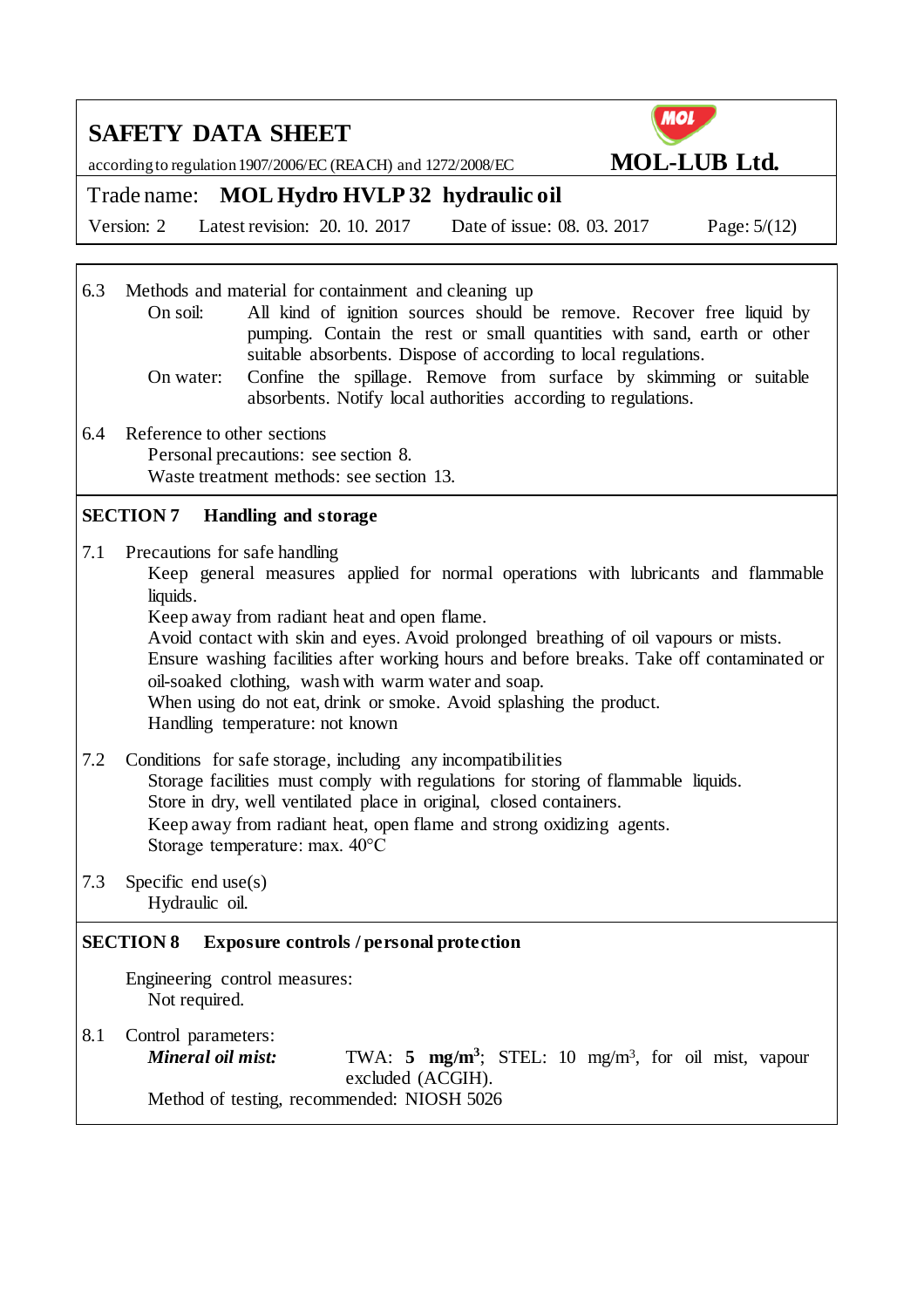### **MOL SAFETY DATA SHEET** according to regulation 1907/2006/EC (REACH) and 1272/2008/EC **MOL-LUB Ltd.** Trade name: **MOL Hydro HVLP 32 hydraulic oil** Version: 2 Latest revision: 20. 10. 2017 Date of issue: 08. 03. 2017 Page: 6/(12) 8.2 Exposure controls Personal protection: Respiratory protection: Breathing apparatus not required. Hand protection: Oil resistant gloves (EN 374, Breakthrough time 480 min) (e.g. nitrile rubber – minimal thickness 0.33 mm). Note: Manufacturer's directions for use and the conditions of application should be observed. Eye protection: Safety goggles not required. Skin protection: Protective clothing (oil resistant). Other special: no data Environmental exposure controls: Do not discharge into drains/surface waters/groundwater. **SECTION 9 Physical and chemical properties** 9.1 Information on basic physical and chemical properties Appearance: Physical state: liquid Colour: yellow, clear, bright Odour: characteristic Change in physical state: Pour point  $(ISO 3016)$ : typ.  $-39^{\circ}$ C Boiling point: not available Others: Flash point  $(COC)$  (EN ISO 2592): typ. 200 $\degree$ C Ignition point (EN ISO 2592): not available Autoignition temperature: not available Explosive properties: not explosive Oxidizing properties: not oxidize Vapour pressure at 20<sup>o</sup>C: negligible Density at 15<sup>o</sup>C (EN ISO 12185): 0.855-0.875 g/cm<sup>3</sup> Solubility in water: practically insoluble in water Solubility in other solvents: gasoline, kerosene, toluene, etc. n-Octanol/water partition coefficient: not available Vapour density: not available Heating value: inf. 38 000 kJ/kg Kinematic viscosity at  $40^{\circ}$ C (EN ISO 3104): typ.  $32.5 \text{ mm}^2/\text{s}$ Kinematic viscosity at  $100^{\circ}$ C (EN ISO 3104): typ.  $6.35 \text{ mm}^2/\text{s}$ pH: not applicable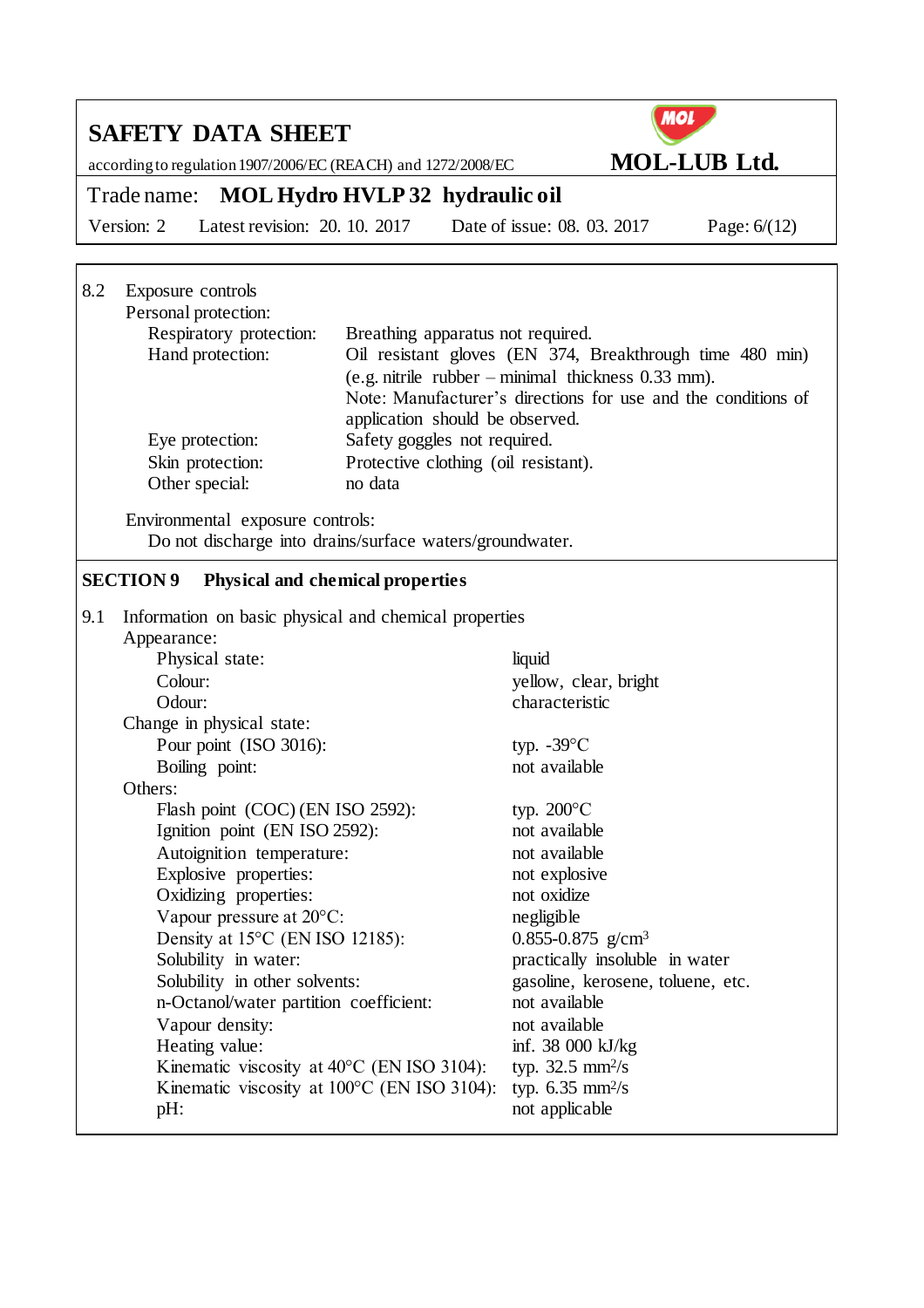| <b>SAFETY DATA SHEET</b>                                                                                                                                                                                                                                                                                                                                                   | <b>MOL</b>                                                                                                               |  |  |  |  |
|----------------------------------------------------------------------------------------------------------------------------------------------------------------------------------------------------------------------------------------------------------------------------------------------------------------------------------------------------------------------------|--------------------------------------------------------------------------------------------------------------------------|--|--|--|--|
| according to regulation 1907/2006/EC (REACH) and 1272/2008/EC                                                                                                                                                                                                                                                                                                              | <b>MOL-LUB Ltd.</b>                                                                                                      |  |  |  |  |
| Trade name: MOL Hydro HVLP 32 hydraulic oil                                                                                                                                                                                                                                                                                                                                |                                                                                                                          |  |  |  |  |
| Latest revision: 20. 10. 2017<br>Version: 2                                                                                                                                                                                                                                                                                                                                | Date of issue: 08. 03. 2017<br>Page: $7/(12)$                                                                            |  |  |  |  |
| 9.2<br>Other information<br>no data available                                                                                                                                                                                                                                                                                                                              |                                                                                                                          |  |  |  |  |
| <b>SECTION 10 Stability and reactivity</b>                                                                                                                                                                                                                                                                                                                                 |                                                                                                                          |  |  |  |  |
| 10.1 Reactivity:<br>Dangerous reactivity not known.<br>10.2 Chemical stability:<br>No decomposition if stored and handled properly.<br>10.3 Possibility of hazardous<br>reactions:<br>Not known.<br>10.4 Conditions to avoid:<br>Direct heat or ignition sources.<br>10.5 Incompatible materials:<br>Strong oxidizing agents.<br>10.6 Hazardous decomposition<br>products: | No dangerous decomposition products are formed under normal<br>conditions. Hazardous combustion products: See Section 5. |  |  |  |  |
| <b>SECTION 11 Toxicological information</b>                                                                                                                                                                                                                                                                                                                                |                                                                                                                          |  |  |  |  |
| 11.1 Information on toxicological effects<br>Acute toxicity:<br>> 2000<br>Oral:<br>$LD_{50}$ (rat)<br>mg/kg<br>> 2000<br>Dermal:<br>$LD_{50}$ (rabbit)<br>mg/kg                                                                                                                                                                                                            | (based on components)<br>(based on components)                                                                           |  |  |  |  |
| Acute toxicity: irritation<br>Skin:<br>not irritant (based on components)<br>not irritant (based on components)<br>Eye:<br>Prolonged and/or repeated contact may cause irritation on skin or in eyes<br>Note:<br>depending on individual sensitivity.                                                                                                                      |                                                                                                                          |  |  |  |  |
| Respiratory or skin sensitisation:<br>not sensitising (based on components)                                                                                                                                                                                                                                                                                                |                                                                                                                          |  |  |  |  |
| Other information, specific effects:<br>The product does not contain PCBs, PCTs, and other chlorine compounds, and heavy<br>metals, barium compounds.                                                                                                                                                                                                                      |                                                                                                                          |  |  |  |  |
| Note L: The classification as a carcinogen need not apply according to 1272/2008/EC,<br>because it can be shown that the substance contains less than 3 % DMSO extract as<br>measured by IP 346.                                                                                                                                                                           |                                                                                                                          |  |  |  |  |
| Germ cell mutagenicity:<br>Carcinogenicity:<br>known,<br>not<br>components)                                                                                                                                                                                                                                                                                                | not known, resp. not mutagen (based on components)<br>carcinogen<br>(based)<br>resp.<br>not<br>on                        |  |  |  |  |
| Reproductive toxicity:<br>(based on components)                                                                                                                                                                                                                                                                                                                            | not known, resp. no reproduction-damaging effect                                                                         |  |  |  |  |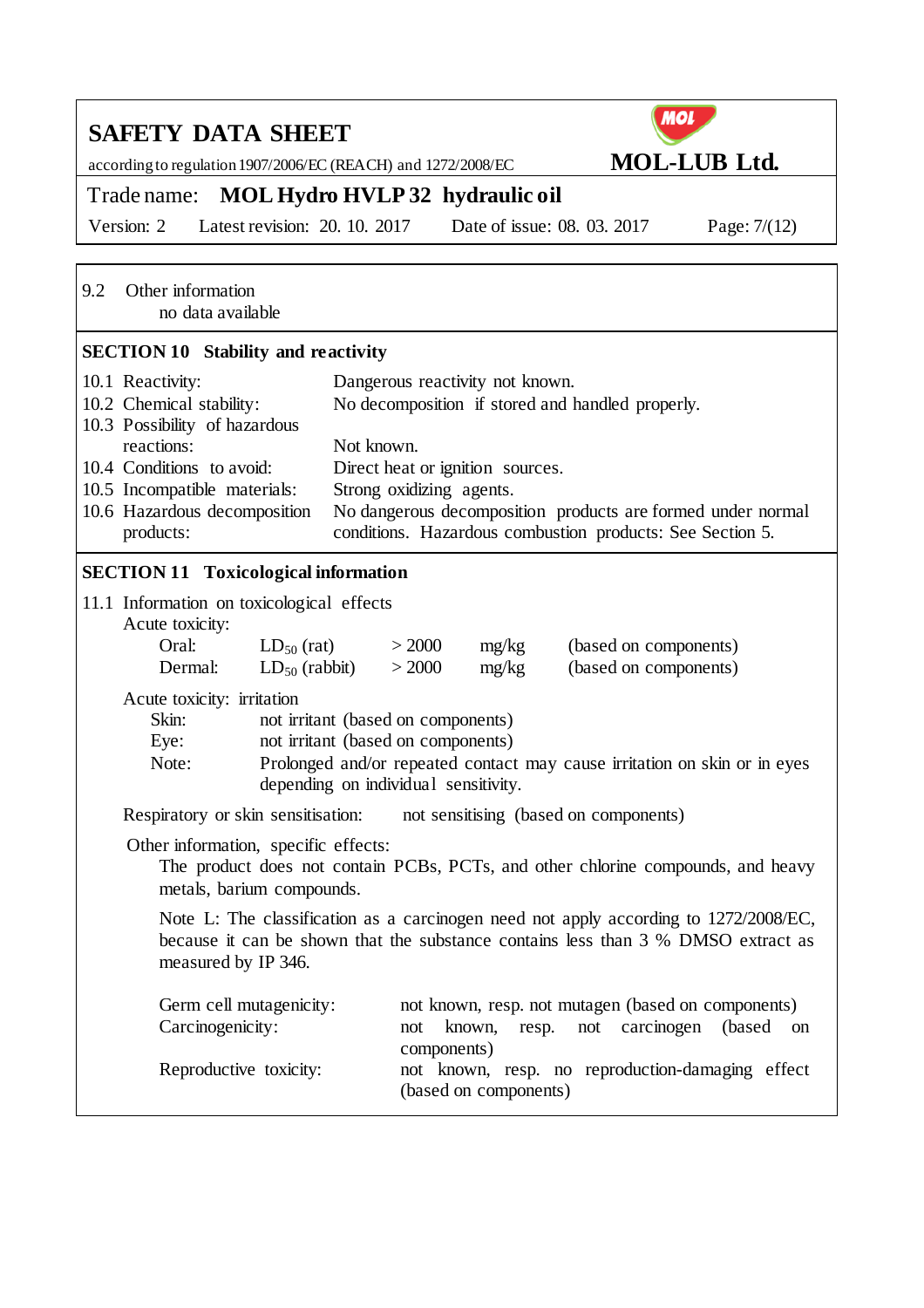|      | <b>MOL</b><br><b>SAFETY DATA SHEET</b>                                 |                                                                               |  |  |  |
|------|------------------------------------------------------------------------|-------------------------------------------------------------------------------|--|--|--|
|      | according to regulation 1907/2006/EC (REACH) and 1272/2008/EC          | <b>MOL-LUB Ltd.</b>                                                           |  |  |  |
|      | <b>MOL Hydro HVLP 32 hydraulic oil</b><br>Trade name:                  |                                                                               |  |  |  |
|      | Latest revision: 20. 10. 2017<br>Version: 2                            | Date of issue: 08. 03. 2017<br>Page: $8/(12)$                                 |  |  |  |
|      |                                                                        |                                                                               |  |  |  |
|      | STOT-single exposure:<br>STOT-repeated exposure:<br>Aspiration hazard: | not classified<br>not classified<br>not classified                            |  |  |  |
|      | <b>SECTION 12</b> Ecological information                               |                                                                               |  |  |  |
| 12.1 | Toxicity<br>Aquatic organisms:<br>Soil organisms:<br>Plants:           | No data for the product.                                                      |  |  |  |
| 12.2 | Persistence and degradability                                          | No data available.                                                            |  |  |  |
|      | Biodegradability:                                                      | No data available.                                                            |  |  |  |
| 12.3 | Bioaccumulative potential                                              | No data available.                                                            |  |  |  |
| 12.4 | Mobility<br>Mobility in soil                                           | Absorbs in soil.                                                              |  |  |  |
|      | Mobility in water:                                                     | Floats on water.                                                              |  |  |  |
| 12.5 | Results of PBT<br>and vPvB<br>assessment                               | Does not contain PBT and vPvB substances.                                     |  |  |  |
| 12.6 | Other adverse effects                                                  |                                                                               |  |  |  |
|      | Heavy metal content:                                                   | None.                                                                         |  |  |  |
|      | PCT, PCB and other chlorinated                                         | None.                                                                         |  |  |  |
|      | hydrocarbons:<br>Environmental effects:                                |                                                                               |  |  |  |
|      |                                                                        | Spills may form a film on water surfaces causing<br>impaired oxygen transfer. |  |  |  |
|      | Water hazard class (German):                                           | WGK 1 (Classification by VwVwS)                                               |  |  |  |
|      | <b>SECTION 13 Disposal considerations</b>                              |                                                                               |  |  |  |
|      | 13.1 Waste treatment methods                                           |                                                                               |  |  |  |

Product disposal:

Wastes of the product or used oil should be treated as hazardous waste. Waste Identification Code: 13 01 10\*

Mineral based non-chlorinated hydraulic oils.

Waste Identification Code: 13 02 05\* Mineral-based non-chlorinated engine, gear and lubricating oils.

Disposal must be in compliance with national and local regulations.

Recommended waste treatment method: incineration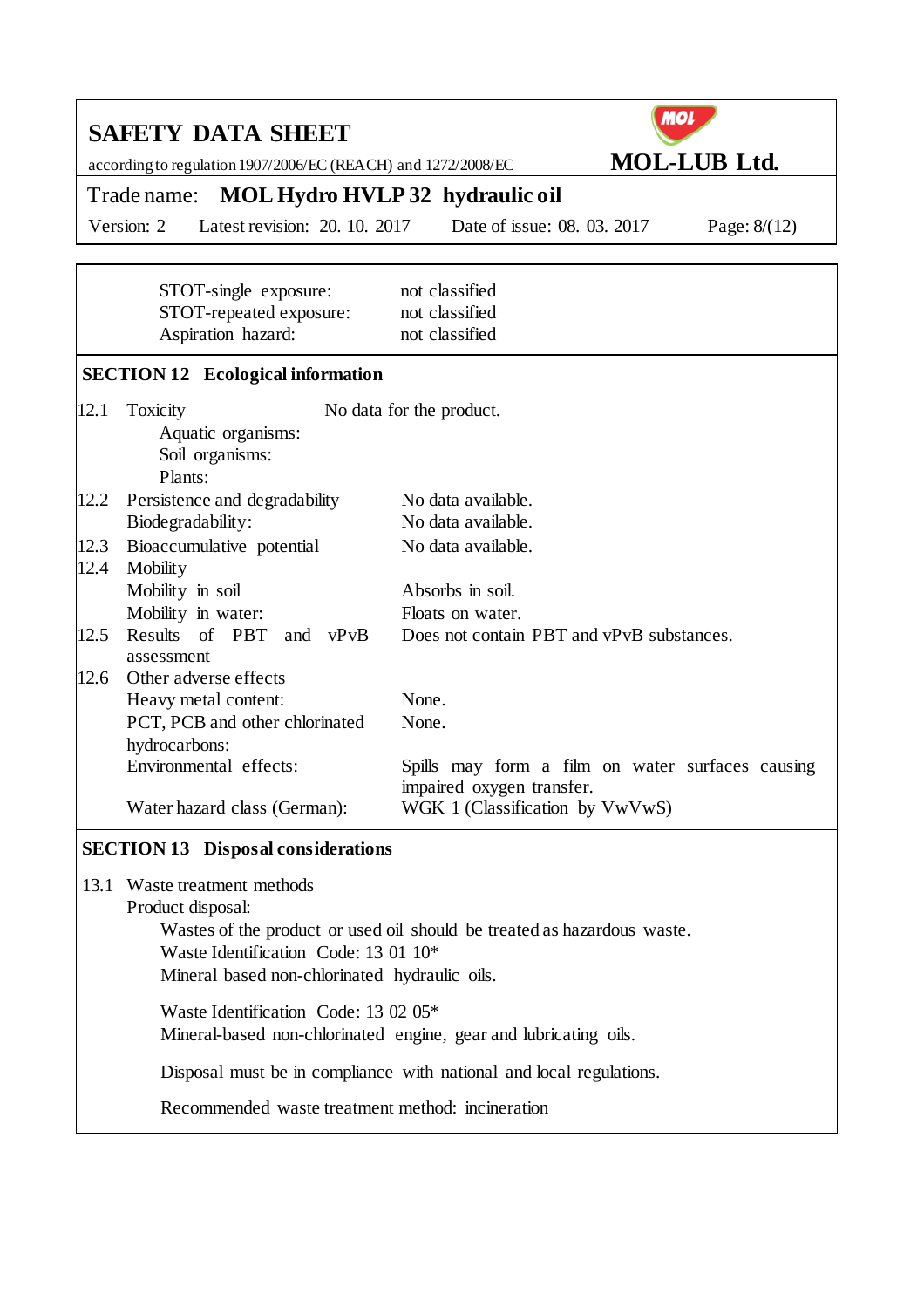according to regulation 1907/2006/EC (REACH) and 1272/2008/EC **MOL-LUB Ltd.** 



### Trade name: **MOL Hydro HVLP 32 hydraulic oil**

Version: 2 Latest revision: 20. 10. 2017 Date of issue: 08. 03. 2017 Page: 9/(12)

### Packaging disposal:

Containers with product residue should also be treated as hazardous waste according to national and local disposal regulations.

Waste Identification Code: 15 01 10\*

Packaging containing residues of or contaminated by dangerous substances.

#### Wastewater:

Quality of wastewater emitted to natural water must comply with national and local regulations.

Care should be taken in any case to ensure compliance with EC, national and local regulations. It is the responsibility of the user to know all relevant national and local regulations.

### **SECTION 14 Transport information**

|                | Land transport:                                                                     |            |                           |  |  |  |
|----------------|-------------------------------------------------------------------------------------|------------|---------------------------|--|--|--|
|                | Road/Railway                                                                        | ADR/RID:   | Not classified.           |  |  |  |
| 14.1           | UN number                                                                           |            |                           |  |  |  |
| 14.2.          | UN proper shipping name                                                             |            |                           |  |  |  |
| 14.3.          | Transport hazard class(es)                                                          |            |                           |  |  |  |
| 14.4.          | Packing group                                                                       |            |                           |  |  |  |
|                | 14.5. Environmental hazards                                                         |            |                           |  |  |  |
| 14.6.          | Special precautions for user                                                        |            |                           |  |  |  |
|                | Waterways:<br>Inland waterways/Sea transport ADN/IMDG:<br>Not apply to the product. |            |                           |  |  |  |
| Air transport: |                                                                                     | ICAO/IATA: | Not apply to the product. |  |  |  |

### **SECTION 15 Regulatory information**

15.1 Safety, health and environmental regulations/legislation specific for the mixture. This safety data sheet has been prepared according to Regulation (EC) No 1907/2006 (mod.: 2015/830/EU) and to Regulation (EC) 1272/2008.

15.2 Chemical safety assessment. not available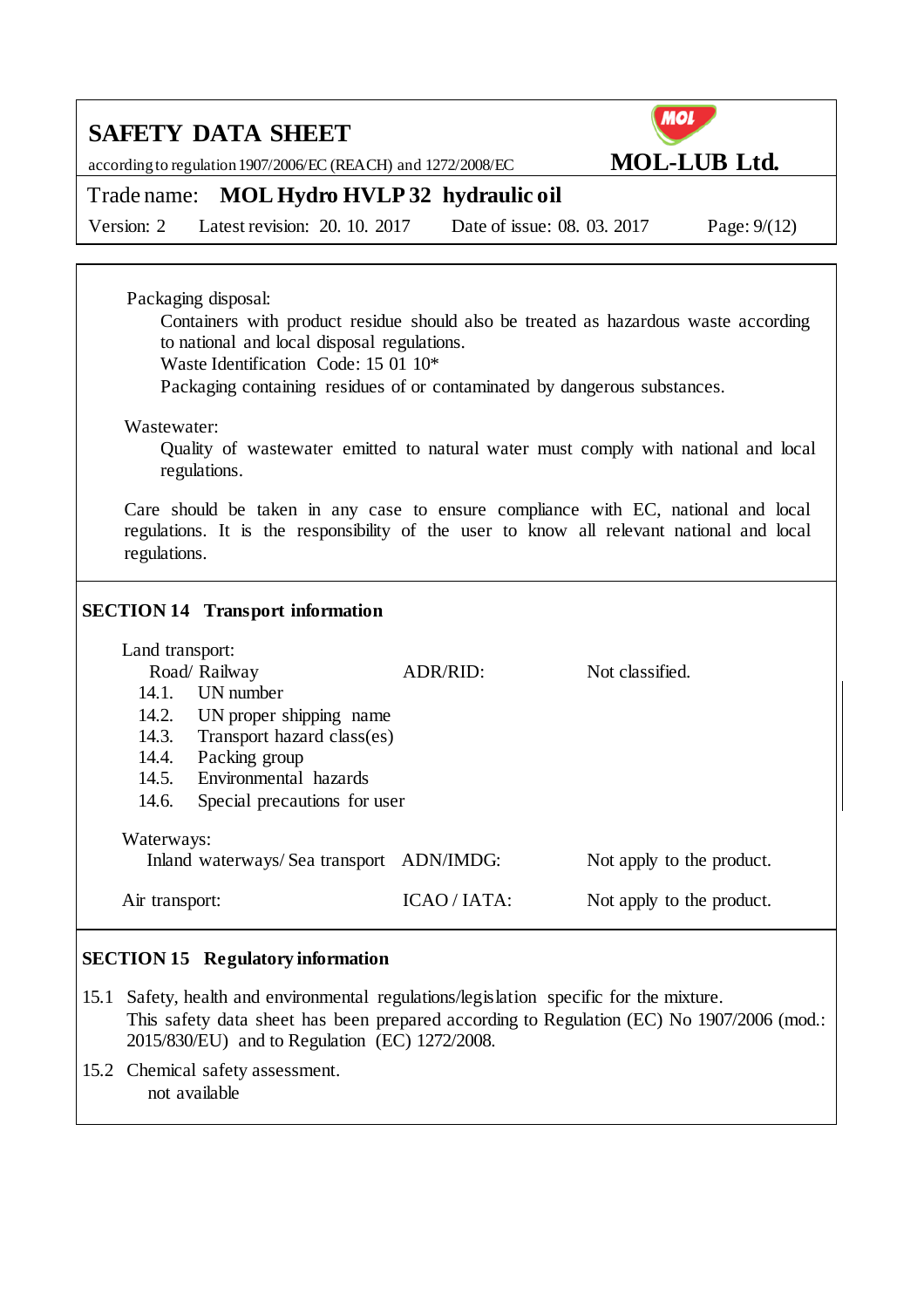according to regulation 1907/2006/EC (REACH) and 1272/2008/EC **MOL-LUB Ltd.** 



Trade name: **MOL Hydro HVLP 32 hydraulic oil**

Version: 2 Latest revision: 20. 10. 2017 Date of issue: 08. 03. 2017 Page: 10/(12)

### **SECTION 16 Other information**

The information given in this data sheet is based on our best knowledge at the time of publication. The information is related only to this product and is intended to assist its safe transport, handling and use. The given physical and chemical parameters describe the product only for the purpose of safety requirements and therefore should not be construed as guaranteeing any specific property of the product or as being part of a product specification or any contract.

The manufacturer or supplier shall not take responsibility for any damages from the use other than recommended or other misuse of the product. It is the responsibility of the user to keep regulatory precautions and observe recommendations for safe use of the product.

Source of data presented in this material safety data sheet: Test results of this product Material safety data sheets of product's components Hungarian lists of dangerous substances, 1272/2008/EC regulation, Annex XVII. of **REACH** Relevant Hungarian regulation and EU directives

Classification for mixtures and used evaluation method according to regulation 1272/2008/EC (CLP) Not classified.

*The full text of each relevant H- phrase and Hazard classes and cat. in Section 3.:*

| H304<br>H315                                                                       | May be fatal if swallowed and enters airways.<br>Causes skin irritation.                                                                                                                                                                     |
|------------------------------------------------------------------------------------|----------------------------------------------------------------------------------------------------------------------------------------------------------------------------------------------------------------------------------------------|
| H318                                                                               | Causes serious eye damage.                                                                                                                                                                                                                   |
| H410                                                                               | Very toxic to aquatic life with long lasting effects.                                                                                                                                                                                        |
| H411                                                                               | Toxic to aquatic life with long lasting effects.                                                                                                                                                                                             |
| Asp.Tox.1<br>Skin Irrit. 2<br>Eye Dam. 1<br>Aquatic Chronic 1<br>Aquatic Chronic 2 | Aspiration hazard Category 1<br>Skin corrosion/irritation Category 2<br>Serious eye damage/eye irritation Category 1<br>Hazardous to the aquatic environment, Chronic Category 1<br>Hazardous to the aquatic environment, Chronic Category 2 |

Legend:

| <b>ADN</b> | European Agreement concerning the International Carriage of Dangerous Goods by Inland |
|------------|---------------------------------------------------------------------------------------|
|            | <b>Waterways</b>                                                                      |
| A DR       | European Agreement concerning the International Carriage of Dangerous Goods by Road   |
| ATE.       | <b>Acute Toxicity Estimate</b>                                                        |
|            |                                                                                       |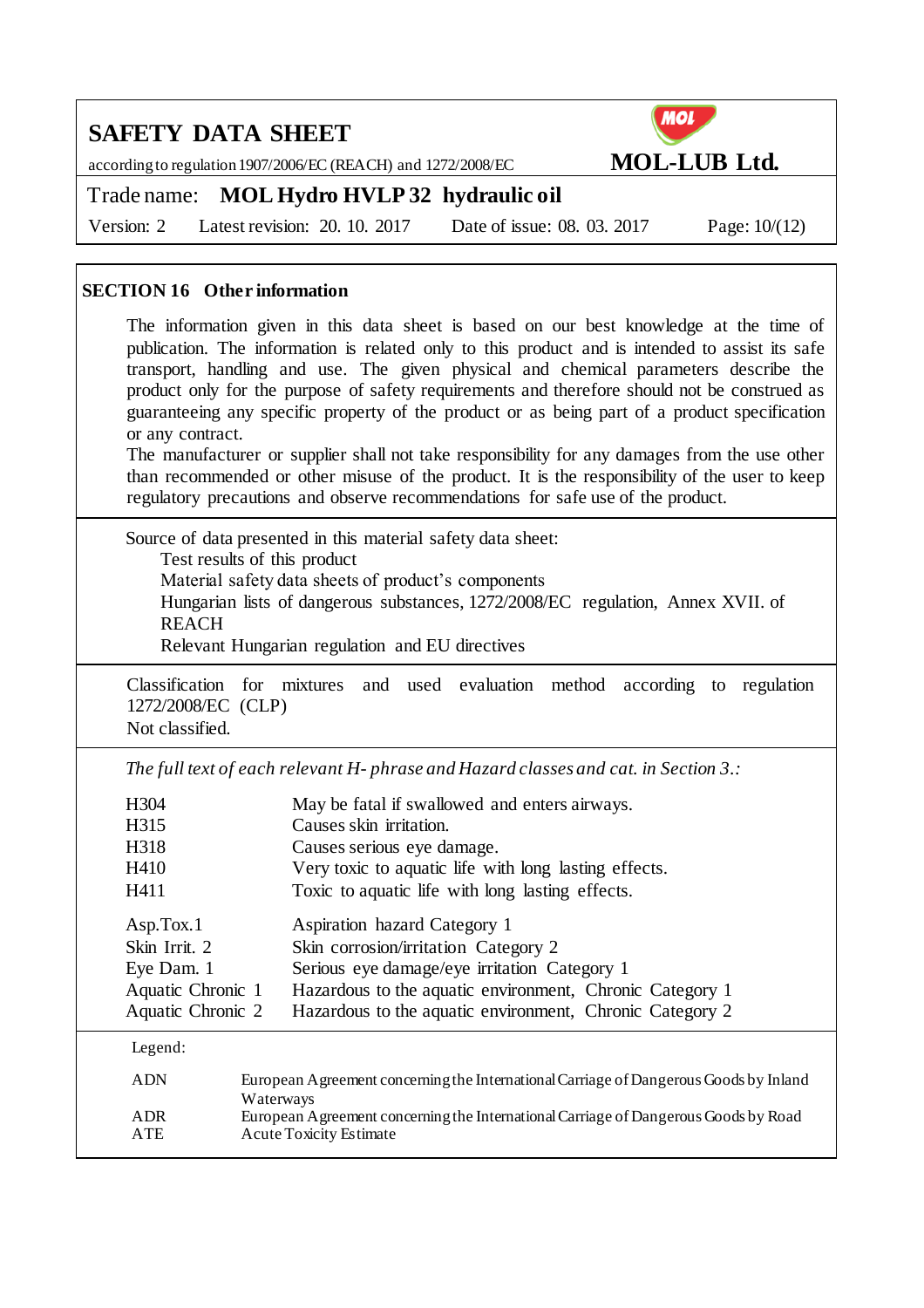according to regulation 1907/2006/EC (REACH) and 1272/2008/EC **MOL-LUB Ltd.**



Trade name: **MOL Hydro HVLP 32 hydraulic oil**

Version: 2 Latest revision: 20. 10. 2017 Date of issue: 08. 03. 2017 Page: 11/(12)

| <b>BCF</b>      | Biocontrentration Factor                                                                                       |
|-----------------|----------------------------------------------------------------------------------------------------------------|
| <b>BOD</b>      | Biological Oxygen Demand                                                                                       |
| <b>Bw</b>       | Body Weight                                                                                                    |
| C&L             | Classification and Labeling                                                                                    |
| CAS             | <b>Chemical Abstracts Service</b>                                                                              |
| <b>CLP</b>      | Classification, Labelling and Packaging (1272/2008/EC)                                                         |
| <b>CMR</b>      | Carcigonic, Mutagenic or toxic to Reproduction                                                                 |
| <b>COD</b>      | Chamical Oxygen Demand                                                                                         |
| <b>CSA</b>      | <b>Chemical Safety Assessment</b>                                                                              |
| <b>CSR</b>      | <b>Chemical Safety Report</b>                                                                                  |
| <b>DMEL</b>     | Derived Minimal Effect Level                                                                                   |
| <b>DNEL</b>     | Derived No Effect Level                                                                                        |
| <b>ECHA</b>     | European Cheamicals Agency                                                                                     |
| Ecx             | <b>Effective Concentration x%</b>                                                                              |
| ErC50           | EC50 in terms of reduction of growth rate                                                                      |
| Edx             | Effective Dose x%                                                                                              |
| EC              | European Community                                                                                             |
| EC number       | European Community number                                                                                      |
| <b>ELINCS</b>   | European List of Notified Chemical Substances                                                                  |
| ES              | Exposure Scenario                                                                                              |
| <b>ESIS</b>     | European Chemical Substances Information System                                                                |
| <b>IARC</b>     | International Agency for Research on Cancer                                                                    |
| <b>IATA</b>     | International Air Transport Association                                                                        |
| <b>IMDG</b>     | <b>International Maritime Dangerous Goods</b>                                                                  |
| LC <sub>x</sub> | Lethal Concentration x%                                                                                        |
| LD <sub>x</sub> | Lethal Dose x%) Halálos dózis x%                                                                               |
| LOAEC           | Lowest Observed Adverse Effect Concentration                                                                   |
| <b>LOAEL</b>    | Lowest Observed Adverse Effect Level                                                                           |
| <b>LOEC</b>     | Lowest Observed Effect Concentration                                                                           |
| LOEL            | Lowest Observed Effect Level                                                                                   |
| <b>NOEC</b>     | No observed effect concentration                                                                               |
| <b>NOEL</b>     | No observed effect level                                                                                       |
| <b>NLP</b>      | No-Longer Polymer                                                                                              |
| <b>NOAEL</b>    | No Observed Adverse Effect Level                                                                               |
| <b>OECD</b>     | Organisation for Economic Cooperation and Development                                                          |
| <b>PBT</b>      | Persistent Bioaccumulative and Toxic                                                                           |
| <b>PNEC</b>     | Predicted No-Effect Concentration                                                                              |
| ppm             | parts/million                                                                                                  |
| <b>REACH</b>    | Registration, Evaluation, Authorisation and Restriction of Chemicals                                           |
| RID             | Regulations concerning the International carriage of Dangerous Goods by Rail<br>Substance of Very High Concern |
| <b>SVHC</b>     |                                                                                                                |
| <b>UVCB</b>     | substance of unknown or variable composition, complex reaction products or biological<br>materials             |
| <b>VOC</b>      | Volatile organic compounds                                                                                     |
| vPvB            | Very Persistent and very Bio-accumulative                                                                      |
|                 |                                                                                                                |
|                 |                                                                                                                |